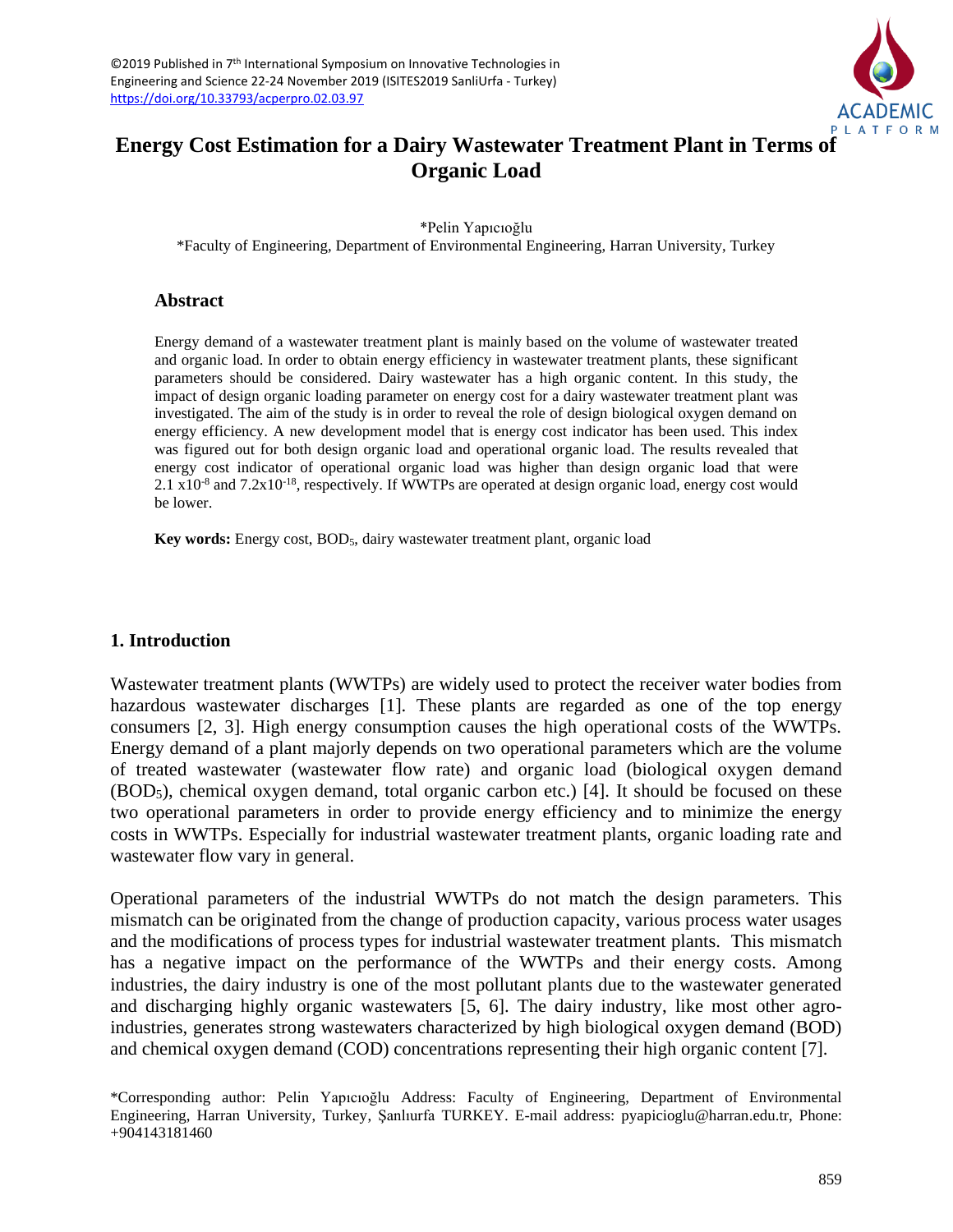This paper aims to reveal the role of design organic load on energy efficiency and cost. The effect of design organic loading parameter  $(BOD<sub>5</sub>)$  for a dairy wastewater treatment plant on energy cost was investigated and benchmarked with the operational organic load by using energy cost indicators.

## **2. Materials and Method**

## *2.1. Description of the dairy wastewater treatment plant*

The dairy industry is located in Turkey. The main products are drinking milk, fruit juice, cream, milk powder, yoghurt and butter. The main wastewater resources are the clarification, pasteurization and homogenization processes. The wastewater plant's characteristics used in this study were given in Table 1. The wastewater analysis results were performed using Standard Methods [8]. This plant is a type of small-scale plants. Figure 1 shows the wastewater treatment process flow diagram.

| Parameter                                                                         | Value                       |
|-----------------------------------------------------------------------------------|-----------------------------|
| Operational flow rate $(Q)$                                                       | $2100 \text{ m}^3/\text{d}$ |
| Design flow rate $(q)$                                                            | 3500 $m^3/d$                |
| Operational biological oxygen demand (BOD <sub>5</sub> , <sub>operational</sub> ) | 6.48 $g/m^3$                |
| Design biological oxygen demand (BOD <sub>5</sub> , design)                       | $8.0 \text{ g/m}^3$         |

| Table 1. Data Set of Dairy WWTP |  |  |  |  |  |
|---------------------------------|--|--|--|--|--|
|---------------------------------|--|--|--|--|--|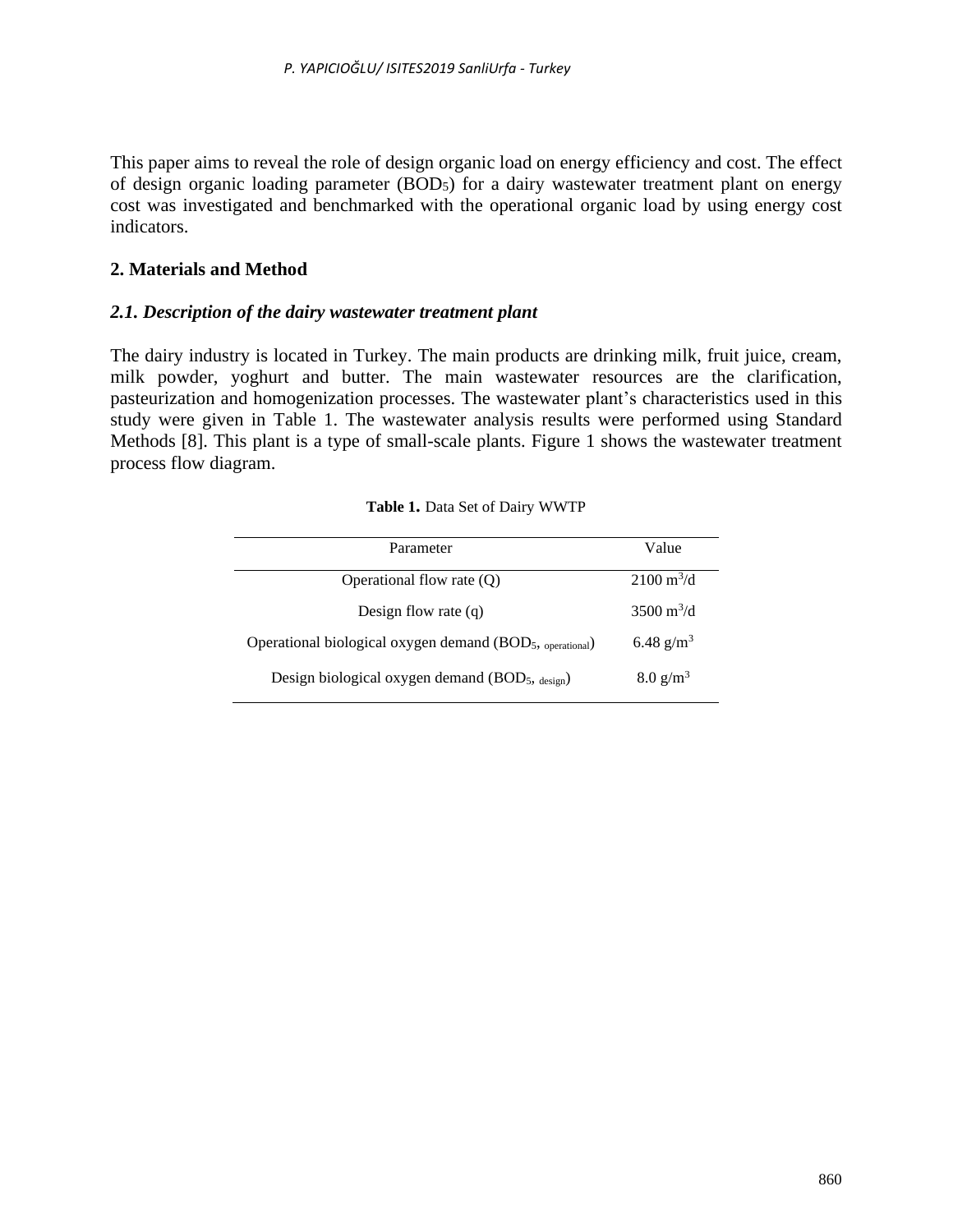

Figure 1. Wastewater treatment process flow diagram of the dairy industry

#### *2.2. Energy Cost Indicator (ECI) Calculation*

Energy cost assessment is based on the model developed by Hernandez-Sancho et al. (2011a) [9]. In this model, the performance index (Z) and energy cost indicator (ECI) which is derived from "Z" have been figured out. The performance index (Z) comprises of operational flow rate (Q)  $(m<sup>3</sup>/d)$  and the design flow rate (q)  $(m<sup>3</sup>/d)$  of the WWTP. Eq. 1 shows the calculation of the performance index [2].

$$
Z = \frac{1 \, \text{q} - \text{Q} \, \text{l}}{Q} \tag{1}
$$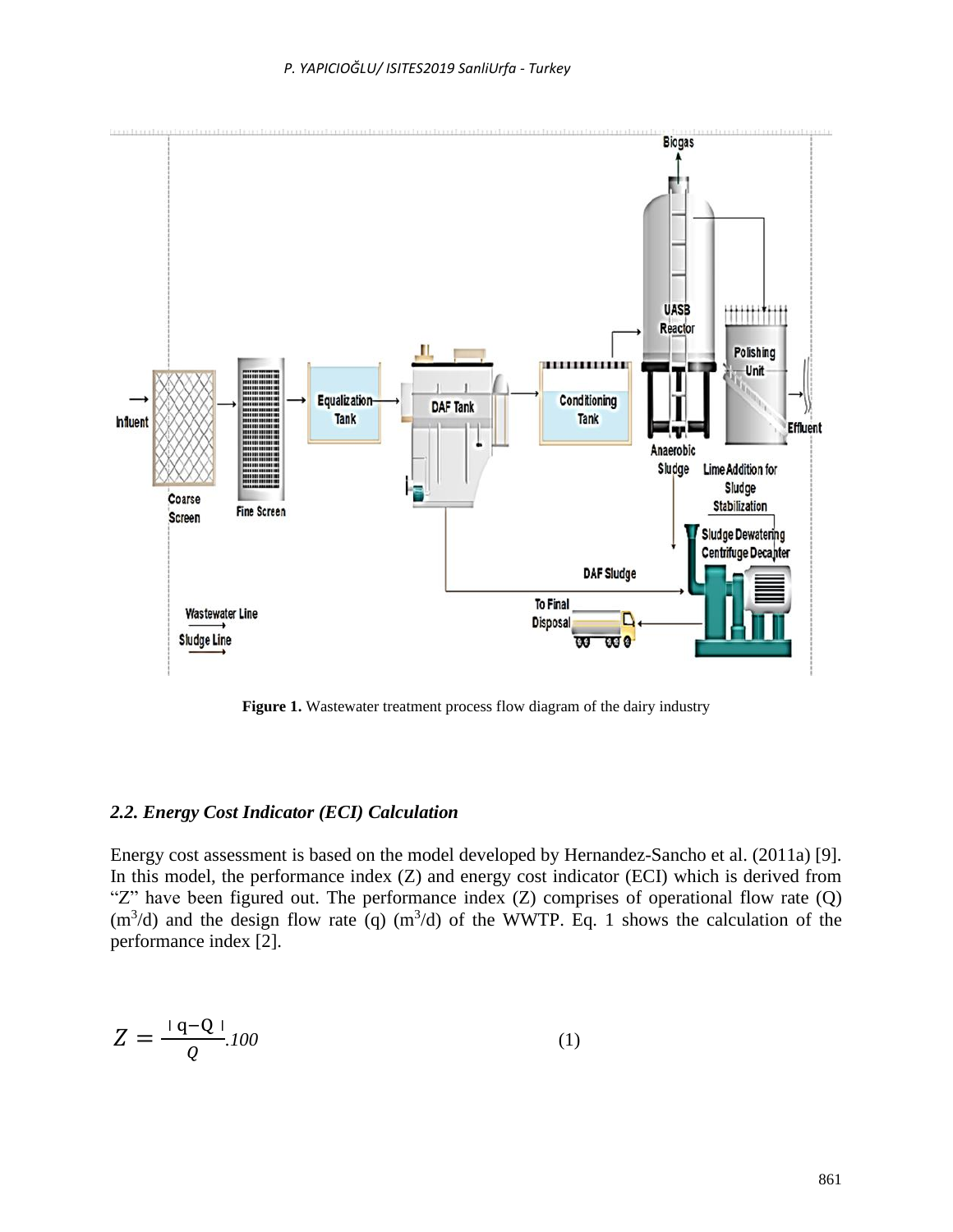Energy cost indicator (ECI) is derived from the performance index (Z), the model includes the volume of treated wastewater per year (V)  $(m^3$ /year) and biological oxygen demand (BOD<sub>5</sub>)  $(g/m<sup>3</sup>)$ . In this study, ECI values of design organic load (ECI organic load, design) and operational organic load (ECI organic load, operational) were figured out and benchmarked with each other. In this term, the variable parameter is  $BOD<sub>5</sub>$  that means to the required oxygen quantity for the stabilization and the degradation of the organic matters such as carbon, proteins and fats by the microorganisms in the wastewater. It also corresponds to the organic load in other words. The calculation tool of ECI for small scale WWTPs was given below (Eq.2) [2, 9].

$$
ECI = 1983.10^6 \text{ V }^{0.717} \text{ e }^{(-14.327 \text{ BOD}_5 + 0.660 \text{Z})} \tag{2}
$$

#### **3. Results**

The results revealed that energy cost indicator of operational organic load was higher than the design one whose values were  $2.1x10^{-8}$  and  $7.2x10^{-18}$ , respectively. Figure 2 shows the assessment of the indicators.



**Figure 2.** Energy cost assessment of the dairy industry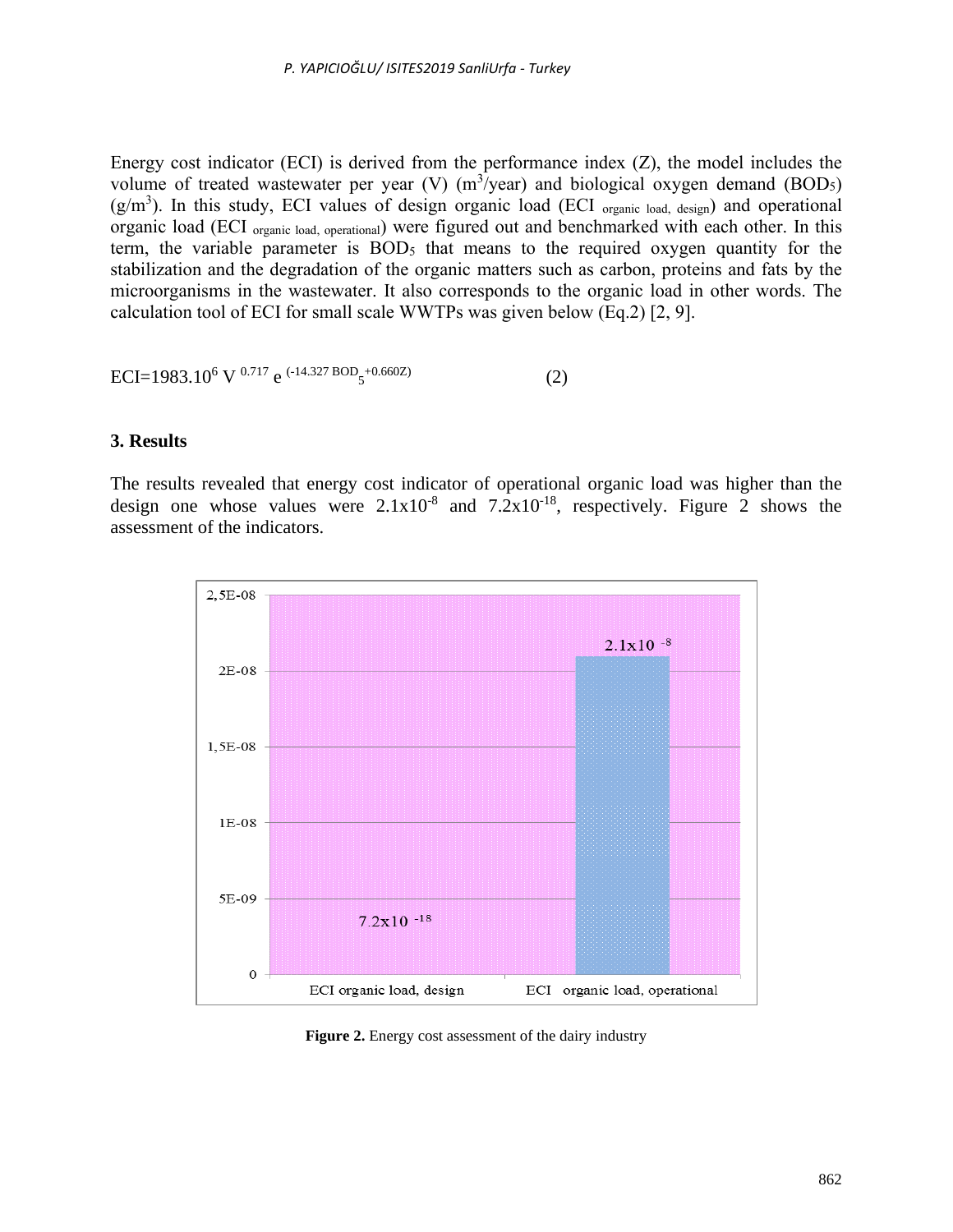BOD<sub>5</sub> is the meaning of biological oxygen demand for the degradation of the organic matters in the wastewater. It is an indicator parameter of organic load in terms of wastewater treatment. According to the model, if organic load  $(BOD<sub>5</sub>)$  is lower, the cost indicator is higher on the contrary. As a result, if the WWTPs are operated under the conditions of design parameters, energy cost indicator would be lower.

## **4. Discussion**

There are many studies corresponds to this topic. The use of cost functions is generally used in the literature. Most of developed models for the wastewater treatment process have been implemented to estimate the operational and maintenance costs of the processes. Hernandez-Sancho et al. (2011b) [10] used a cost modelling methodology applying statistical information for 341 wastewater treatment plants in Spain.

Castellet-Viciano et al. (2018) [2] analysed the impact of design flow on energy costs for small, middle and large scale of WWTPs. They found that Z was 0.20, 0.40, 0.60 and 0.80 for smallscale plants. Similarly, Z value was 0.667, in this study.

Molinos-Senante et al. (2013) [11] applied a cost function model to estimate the cost of the sludge and waste management. The cost functions for extended aeration and activated sludge also contain the volume of wastewater treated and the biological oxygen demand removal efficiency in %. The other study corresponds to Molinos-Senante et al. (2018) [12]. They used the energy intensity (EI) model for 305 WWTPs grouped into five secondary treatment technologies. Plumlee et al. (2014) [13] investigated the cost of the advanced treatment, and recently Yumin et al. (2016) [14] figured out the operational cost of WWTPs in rural areas. Silva and Rosa (2015) [15] and Verrecht et al. (2010) [16] reported an over cost for the WWTPs.

## **Conclusions**

This study shows that energy cost indicator and the performance index can be used as a calculation tool to determine the energy costs of a wastewater treatment plant.

The results show that energy cost indicator of operational organic load was higher than the design one. Their values were  $2.1 \times 10^{-8}$  and  $7.2 \times 10^{-18}$ , respectively.

If organic load that is closed with  $BOD<sub>5</sub>$  parameter is lower, the energy cost indicator is higher, on the contrary. So if the plants are operated under the conditions of design parameters, energy costs would be lower.